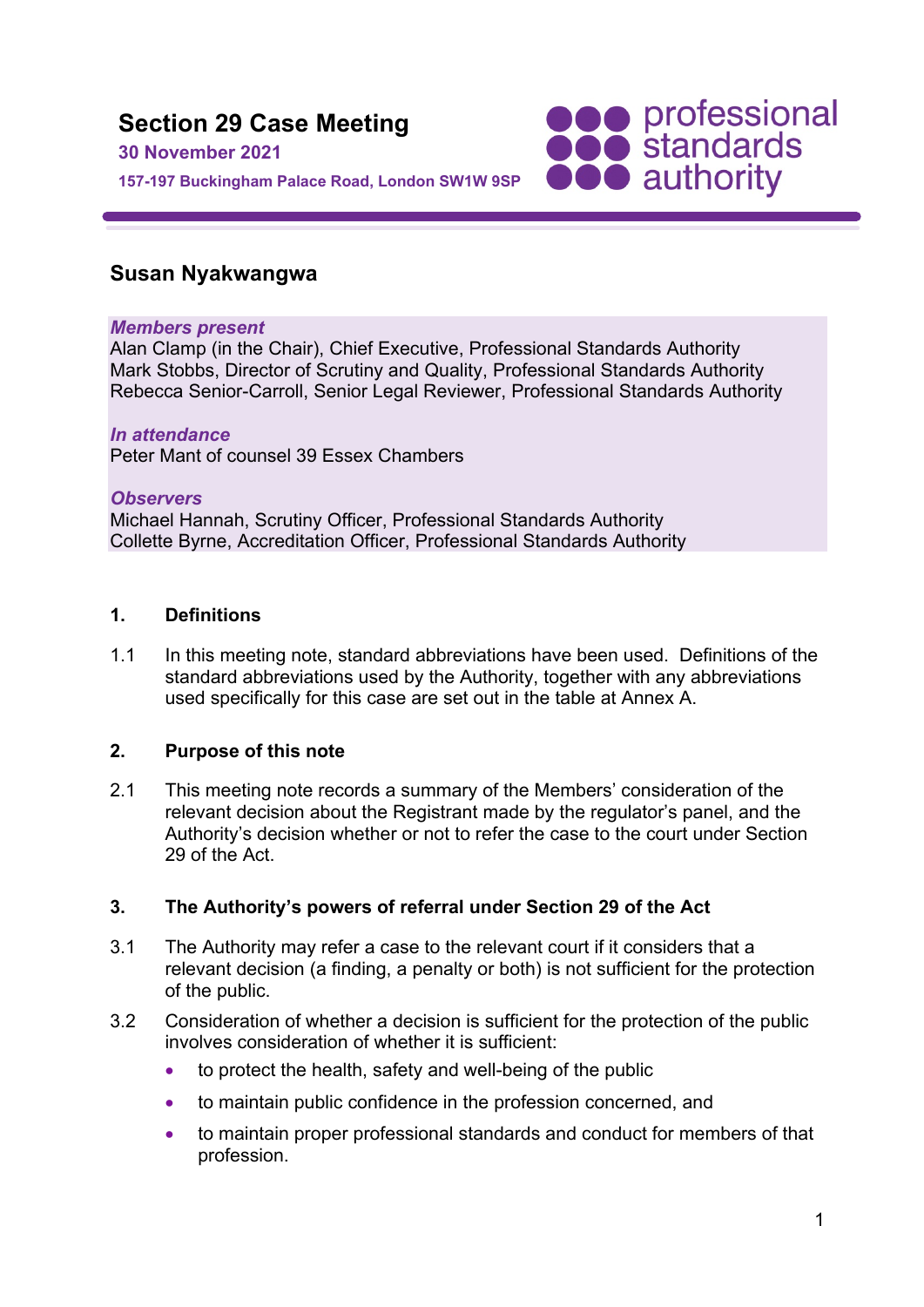3.3 This will also involve consideration of whether the panel's decision was one that a disciplinary tribunal, having regard to the relevant facts and to the object of the disciplinary proceedings, could not reasonably have reached; or was otherwise manifestly inappropriate having regard to the safety of the public and the reputation of the profession (applying *Ruscillo*[1](#page-1-0)).

# **4. Conflicts of interest**

4.1 The Members did not have any conflicts of interest.

## **5. Jurisdiction**

5.1 Counsel confirmed that the Authority had jurisdiction to consider the case under Section 29 of the Act. Any referral in this case would be to the High Court of Justice of England and Wales and the statutory time limit for an appeal would expire on 3 December 2021.

## **6. The relevant decision**

- 6.1 The relevant decision is the Determination of the Panel following a hearing which concluded on 29 September 2021.
- 6.2 The Panel's Determination which includes the charges and findings is set out at Annex B.

# **7. Documents before the meeting**

- 7.1 The following documents were available to the Members:
	- The Authority's Detailed Case Review
	- Counsel's Note dated 26 November 2021
	- Determination of the panel dated 29 September 2021
	- Transcripts of the hearing dated 23 September 2021 to 29 September 2021
	- Case Examiner Investigation completion report dated 16 July 2019
	- Case Examiner decision letter dated 30 December 2019
	- The NMC's Code dated 2015
	- The NMC's Indicative Sanctions Guidance 2012 (revised 2016)
	- The Authority's Section 29 Case Meeting Manual

<span id="page-1-0"></span><sup>1</sup> CRHP v Ruscillo [2004] EWCA Civ 1356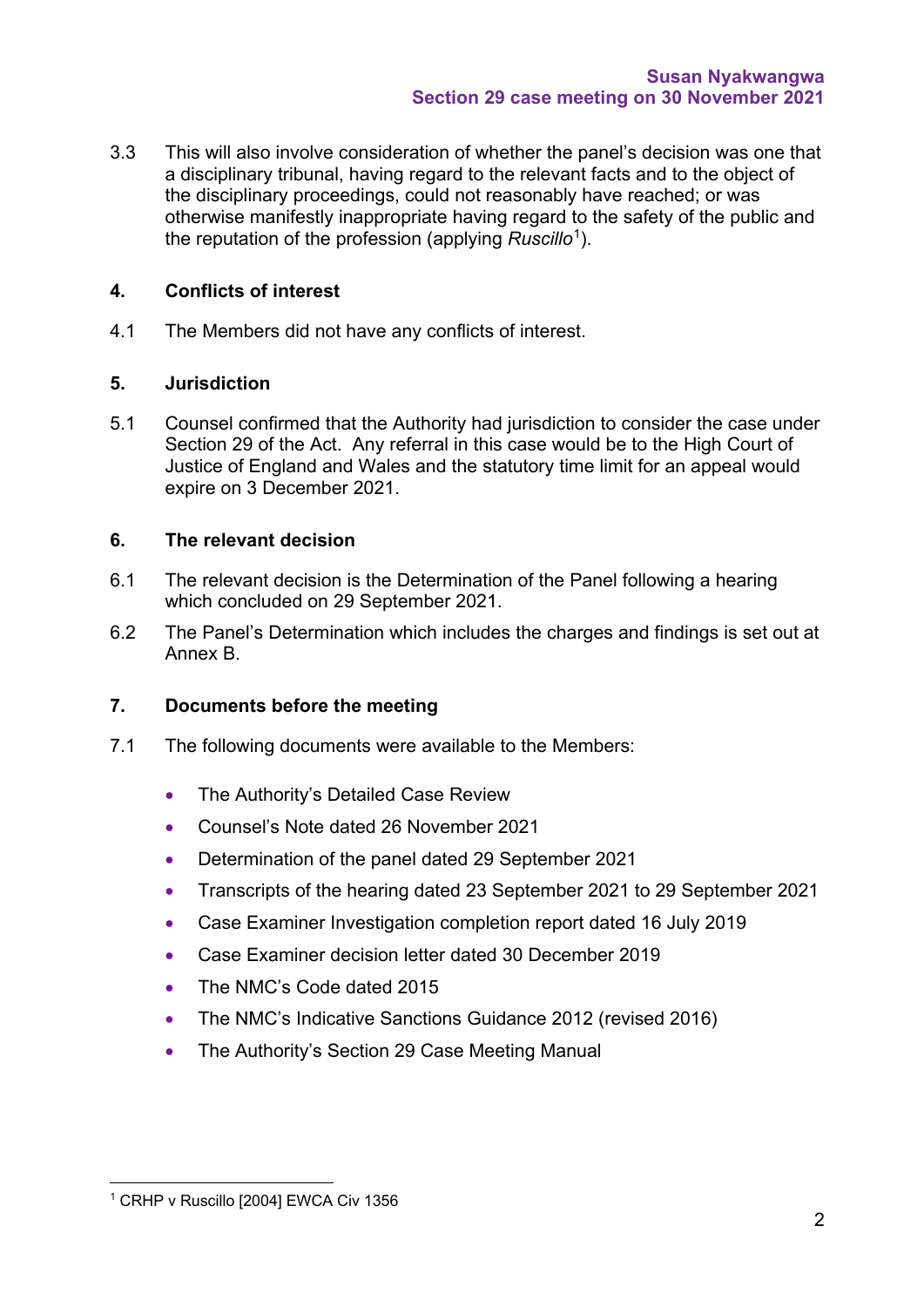7.2 The Members were provided with a copy of a response from the NMC to the Authority's Notification of s.29 Meeting. The Members considered the response after they reached a conclusion on the sufficiency on the outcome.

## **8. Background**

- 8.1 The Registrant was employed as a registered nurse at Thistle Hill Care Home (the Care Home).
- 8.2 The misconduct took place on 26 February 2016, her first shift at the Care Home. Scarborough and Ryedale Clinical Commissioning Group referred the registrant to the NMC in relation to the care she provided to Patient A, who suffered from multiple health issues. Patient A's condition showed a deterioration that morning and the Registrant was asked to contact the GP Practice for advice.
- 8.3 The allegation was that the Registrant acted dishonestly because she knew she had not telephoned the GP Practice prior to 1pm. The dishonesty occurred when:

a. on 26 February 2016 when she told Colleagues A and B that she had telephoned the GP practice prior to 1pm

b. on September 2016 during a police interview when she stated that she had telephoned the GP surgery about Patient A prior to 1pm on 26 February 2016

c. giving oral evidence at an inquest into the death of patient A

8.4 The Panel found all the charges proved and that the facts proved amounted to misconduct. It imposed a Suspension order for 12 months, which will be reviewed before it expires.

### **9. Applying Section 29 of the 2002 Act**

- 9.1 The Members considered all the documents before them and received legal advice.
- 9.2 The Members discussed the following concerns about the decision:

### **Whether the Panel failed to appreciate the gravity of the misconduct and/or erred in finding that the conduct was not fundamentally incompatible with continued registration**

- 9.3 The Members noted that it was not clear to what extent the Panel considered the discrete issue of the Registrant being dishonest while giving evidence under oath at the Inquest into Patient A's death. This was a serious aspect of the conduct which did not feature significantly in the decision.
- 9.4 The Members also had concerns about the Panels analysis of the Registrant's dishonesty as a single act given that it had taken place over a number of months and in respect of different enquiries.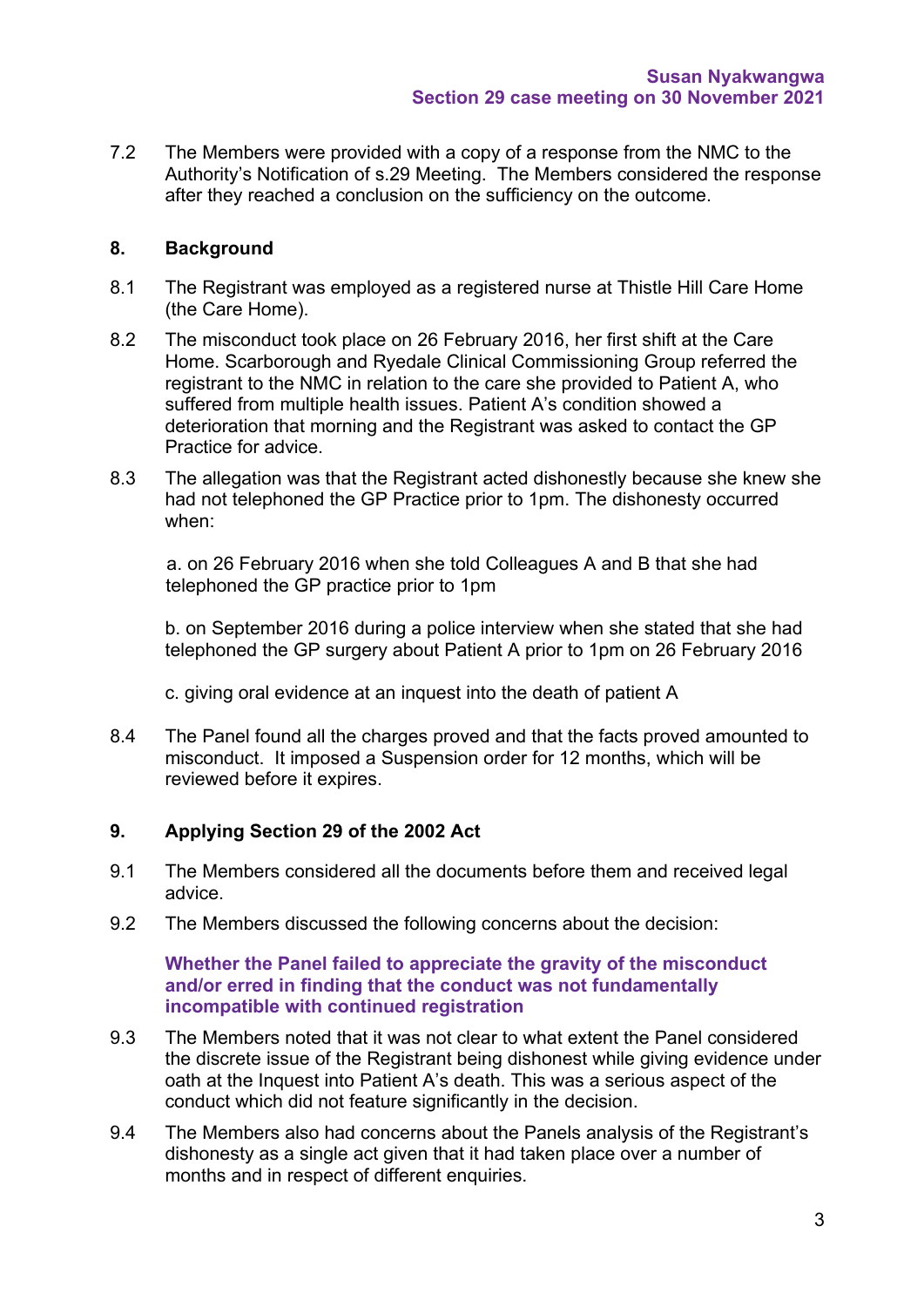9.5 However, the Members also had regard to the Panel's overall assessment at the misconduct and impairment stage. The members concluded that overall the Panel found that the misconduct was serious.

### **Whether the Panel erred in departing from the NMC Sanctions Guidance without cogent reasons**

- 9.6 The Members noted the factors outlined in the NMC Sanction Guidance on Suspension Orders. The members considered it questionable whether some of the factors which indicated that suspension was appropriate were present. The members also identified other factors from the guidance which appeared to be engaged suggesting that strike off may be appropriate.
- 9.7 In particular, the Members noted that the misconduct was not a single event. The Registrant had been dishonest on different occasions and maintained her dishonesty for more than five years. The members considered whether this may suggest an attitudinal problem.
- 9.8 The Members considered that the Panel's finding that the Registrant had limited insight came solely from her representative's submission that misconduct was accepted. The Members discussed whether accepting to misconduct via a representative can amount to insight.
- 9.9 The Members considered that the Registrant had a long time to reflect on the incident before the hearing. The Members noted that the Registrant had denied the allegations, her case being that the call was made. When the findings of fact were made the Members noted that there was a short period of time between the fact-finding stage and the grounds stage of the hearing. Therefore, the Registrant had a very short period before the misconduct and impairment stage to reflect and develop insight into the findings.
- 9.10 In applying the NMC Sanctions Guidance, the Members considered that the Registrant's dishonesty was repeated, related to care provided to a vulnerable patient and impacted on the accuracy of information provided to other healthcare providers. However, the Members noted that the NMC Sanctions Guidance (in particular 'Considering Sanctions for Serious Cases' ) stated that where a nurse engages with the fitness to practise committee to show that they feel remorse, that they realise they acted in a dishonest way and tell the panel it will not happen again, they may be able to reduce the risk that they will be removed from the register. In this case, the Registrant had engaged in the proceedings and accepted misconduct via her legal representative. The members discussed whether this may be indicative of the beginnings of a journey of reflection for the Registrant.
- 9.11 The Members considered whether nothing other than a striking-off order would protect the public in this case. The members acknowledged that the suspension order is to be reviewed before its expiration and that this would provide a layer of public protection.
- 9.12 The Members concluded that all the factors which they discussed in relation this concern were relevant considerations for the Panel, who were required to make an evaluative judgement. The facts were clearly serious and suggested that a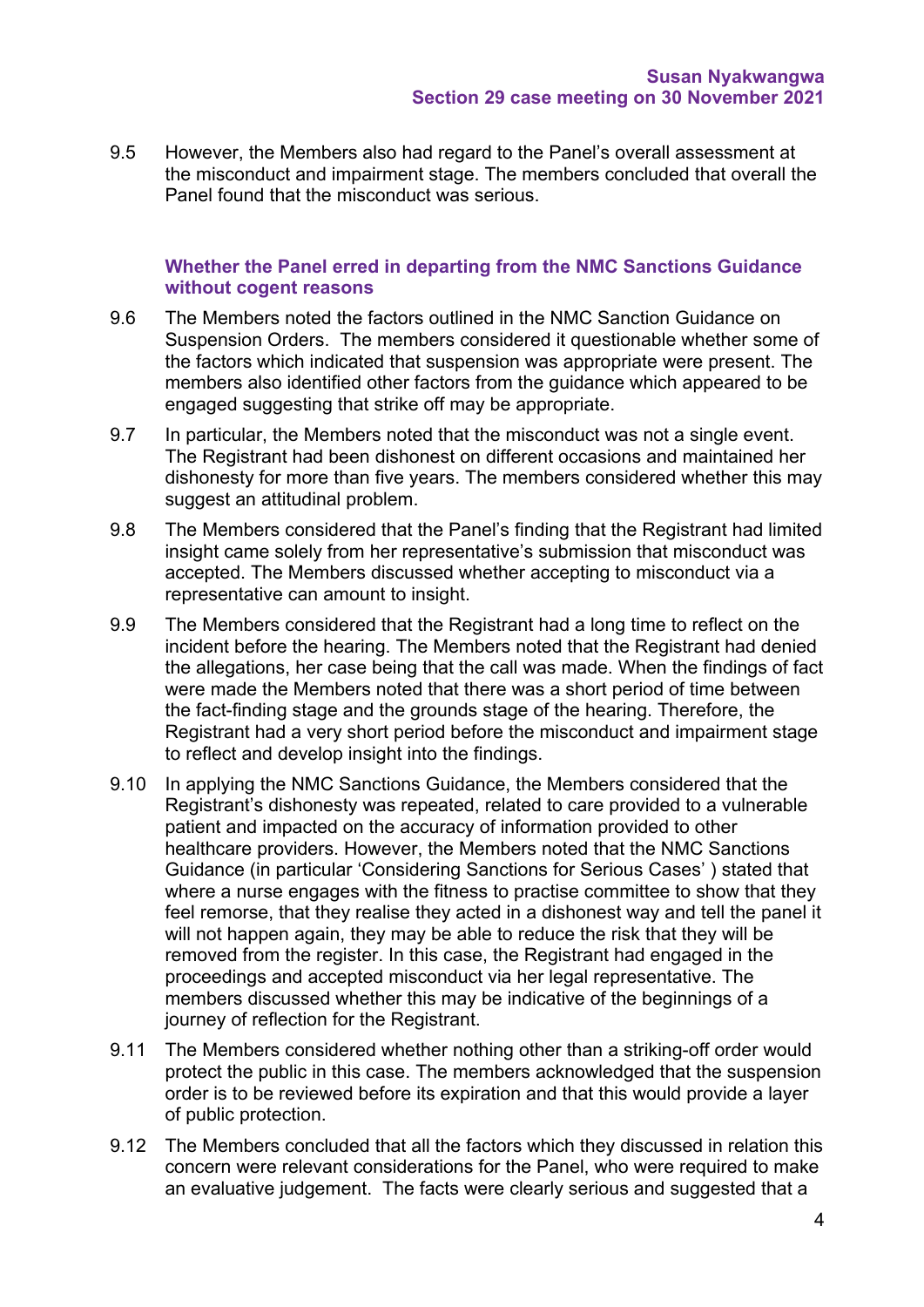strike off ought to have been given serious consideration. However, the Panel was also entitled to consider the Registrant's engagement and acceptance of misconduct. The panel also considered a strike off and gave some reasons for not choosing to strike off. The Panel had taken the view that the Registrant was at the early stage of developing insight. The members considered that it would be difficult to challenge this evaluative judgement and say that the Panel were wrong to come to this assessment.

**Whether the Panel erred in placing undue weight on matters of personal mitigation; and, whether the other mitigating factors relied on by the Panel reasonably justified the sanction imposed** 

- 9.13 The Members considered the mitigating factors. The Members considered that the fact it was the Registrants first day at the home should not have carried much weight. However, the Members considered that most of the other factors were appropriately captured and the Panel were entitled to take them into account. However, the Members considered that whilst the initial dishonest act may be regarded as "spur of the moment", the continuing dishonesty was significantly more serious.
- 9.14 The Members considered whether the Panel gave too much weight to personal mitigation compared with the aggravating factors. The Members also examined whether the panel had given adequate regard to the serious nature of the conduct. They considered that it was not entirely clear how the Panel had weighed the aggravating and mitigating factors. The Members could not conclude whether any or all the mitigating factors had steered the Panel away from a striking-off order.
- 9.15 The Members noted that the Panel's finding that the Registrant was developing insight seemed to play a significant role in its view that a striking off order would be disproportionate.

### **Whether the Panel erred in its analysis of the Registrant's insight and/or erred in justifying suspension on the grounds that it would provide time for the Registrant to develop insight**

- 9.16 The Members considered that the Registrant had minimal insight but noted that the Panel had had the opportunity to see the Registrant. The Members considered that in practice it would not have been possible to develop significant insight in the short period of time between the facts-finding stage and the misconduct stage.
- 9.17 The Members considered whether it can be said that a suspension order with a review, as opposed to a striking-off order, does not protect the public. It was considered that this was a case with finely balanced factors. The Members concluded that a review hearing was a significant part of the sanction in this case. It was further considered that none withstanding a finding of limited insight, it was not unreasonable for the Panel to have imposed a long suspension order, rather than a striking-off order.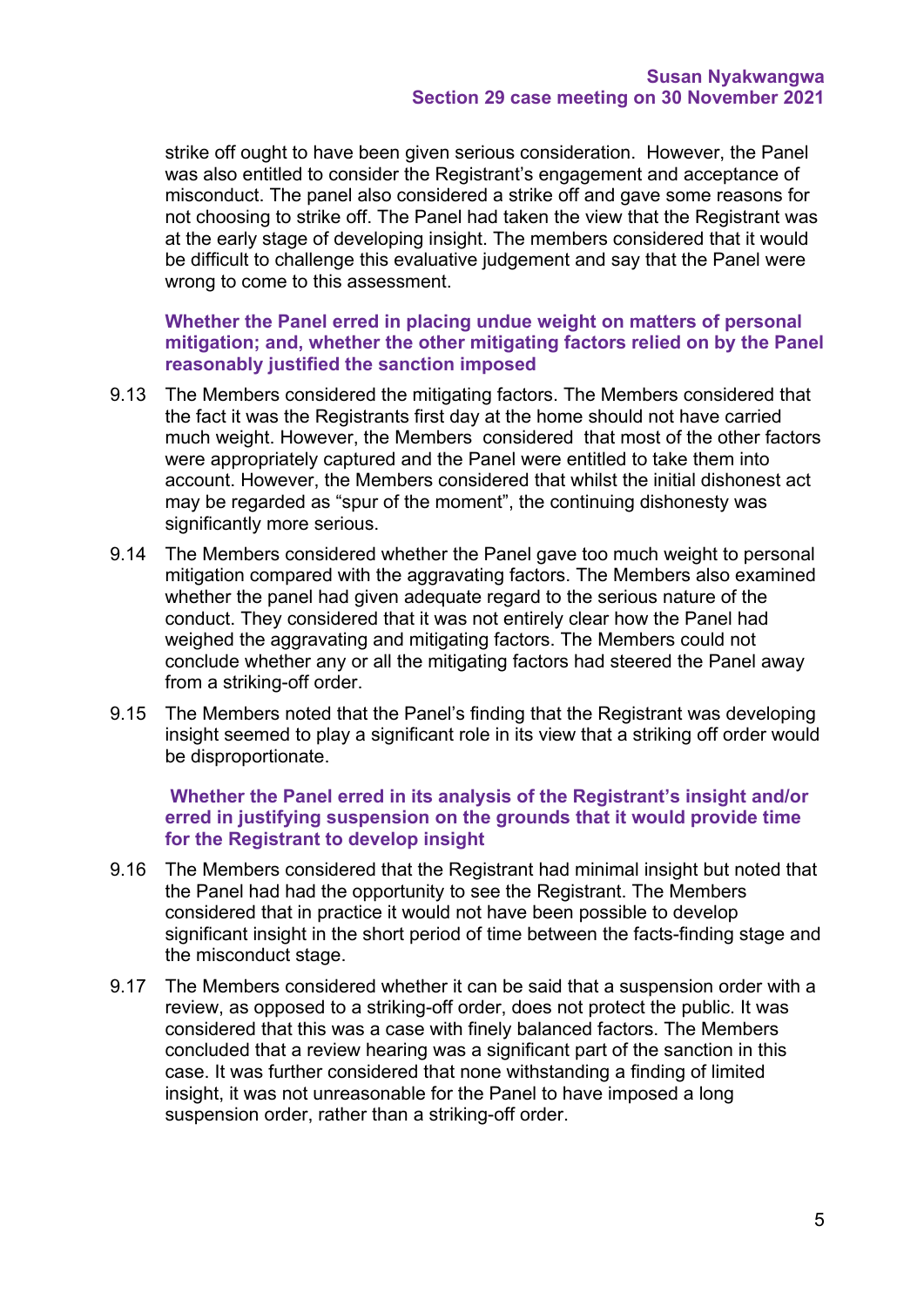## **Conclusion on insufficiency for public protection**

9.18 The Members reiterated that this was a case which was finely balanced. While the conduct was very serious and a strike off was within the band of reasonable outcomes, the Members considered that the assessment of developing insight suggested that a suspension with review may be proportionate. The Members considered that it may be difficult to interfere with this finding. The public would be protected during the suspension and a subsequent Panel could review whether insight had been developed or not. On this basis, the Members decided that the decision was not one which no reasonable Panel could have made. In all the circumstances it was not considered insufficient for public protection.

### **10. Referral to court**

10.1 Having concluded that the panel's Determination was not insufficient for public protection, the Members were not required to consider whether they should exercise the Authority's power under Section 29 to refer the case to the relevant court.

**Alan Clamp (Chair) Dated**

**13/12/21**